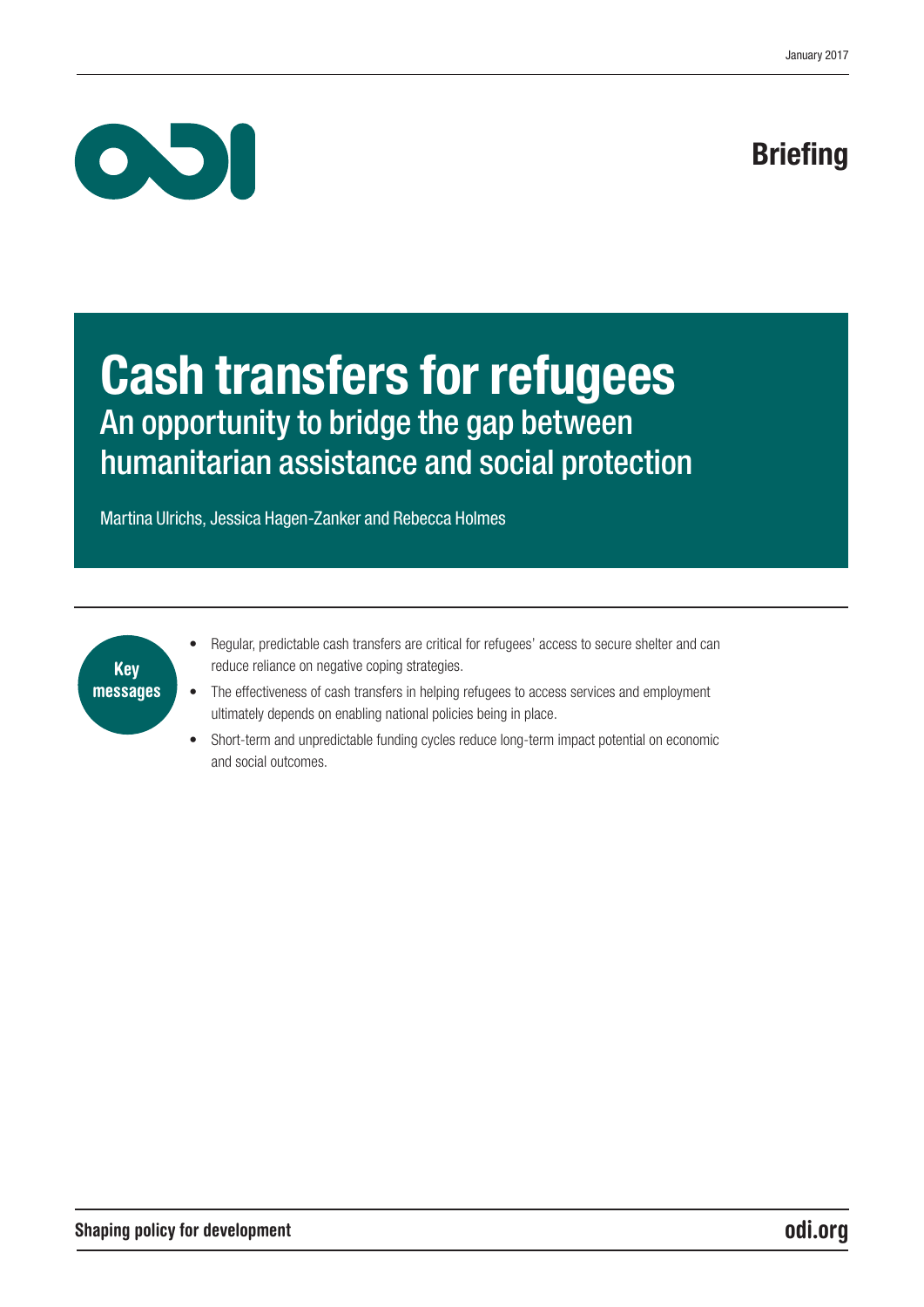#### Introduction

The world is now experiencing the largest refugee crisis since the Second World War, with an estimated 21 million refugees as of 2015 (UNHCR, 2016a). Most refugees are facing long-term displacement due to protracted crises in their countries of origin and lack of durable solutions in host countries. The characteristics of refugees' lives are changing, with 75% now living in urban settings instead of camps (Cosgrove et al., 2016). Yet assistance for refugees is still predominantly short-term, with little potential to improve the social and economic wellbeing of refugees and host communities in the long term.

Jordan has experienced an exceptionally high inflow of refugees following the conflict in Syria, which has put services under pressure and led the government and the international community to introduce longer-term policies for social and economic integration of refugees (see Box 1). Cash transfers are increasingly recognised as an effective tool to deliver humanitarian assistance, but in a humanitarian context they tend to operate on a short-term basis, with an objective to meet immediate needs, such as reducing food insecurity.

The cash transfer delivered by the United Nations High Commissioner for Refugees (UNHCR) in Jordan is one of a few exceptions, since it has provided monthly transfers to vulnerable Syrian refugees since 2012 (see Box 2). Its design is similar to cash transfers delivered as long-term social protection programmes in stable low-income contexts, which have proven to be powerful poverty-reduction instruments, with positive impacts in the short and longer term on poverty, dietary diversity, school attendance, investment in productive assets, child labour and empowerment indicators (see Bastagli et al., 2016 for a systematic review of the evidence).

This policy brief outlines the findings of a study that assesses if the provision of cash transfers to refugees in Jordan reduces barriers to accessing basic services and employment, and whether such transfers can contribute to longer-term economic and social outcomes for displaced populations (Hagen-Zanker et al., 2017).

#### Methodology

The study aims to capture the effects of the UNHCR cash transfer – as perceived by male and female beneficiaries – in terms of relieving the immediate financial constraints of households, and supporting access to services and employment in Jordan. The study was not designed as an impact evaluation.

The research was conducted in four urban sites in Jordan that showed a variation in terms of service provision, economic opportunities and vulnerability of respondents. Two sites were selected in Iribid governorate (Irbid City and Ramtha City), where 64% of refugees are classified as highly or severely vulnerable according to the Vulnerability Assessment Framework (VAF), and two

#### Box 1. Syrian refugees in Jordan

Currently around 660,000 Syrian refugees are registered with the United Nations High Commissioner for Refugees (UNHCR, 2016b), although total numbers are estimated to be around 1.4 million (Danish Refugee Council, 2016). Only 20% of Syrian refugees live in camps, while the vast majority live in urban areas in Amman, Irbid and Mafraq governorates (UNHCR, 2016b). Poverty levels among Syrians in Jordan are high, with 86% living below the national poverty line of JOD 68 (Jordanian dinar; US\$96) per capita per month (UNHCR, 2015).

The large influx of refugees has put public services and infrastructure in Jordan under strain. In response to this, Jordan and the international community agreed on the 'Jordan Compact' in February 2016, aiming to generate investments into the economy and support for host communities so that Jordanians and Syrians benefit. As part of its obligations under the Compact, the Government of Jordan agreed to provide 200,000 sector-specific work permits to Syrian refugees and waived the registration fee for a grace period of 90 days to incentivise uptake.

The Jordan Compact also includes commitments by the government and the international community to invest in the delivery of basic services such as health and education, in order to address increased demand from the large refugee population.

#### Box 2. The case study

The UNHCR cash transfer for Syrian refugees in Jordan was launched in mid-2012, with the objective to reduce vulnerability and allow refugees to meet their most basic needs. Applicants need to have a valid urban UNHCR registration, and eligibility is assessed annually on the basis of the Vulnerability Assessment Framework (VAF), a proxy means test that mainly considers the demographic situation of the household.

Current funding levels allow UNHCR to cover one quarter of the refugee population (32,000 families), but 11,000 households are on the waiting list. Transfer levels range from JOD 80-155 per month (approximately US\$110-220), depending on household size and level of vulnerability.

In 2014 the UNHCR cash transfer amounted to 75% of all cash transfers in Jordan, with other large transfers provided as part of UNICEF's child grant and the World Food Programme's (WFP) food vouchers (Schimmel, 2015).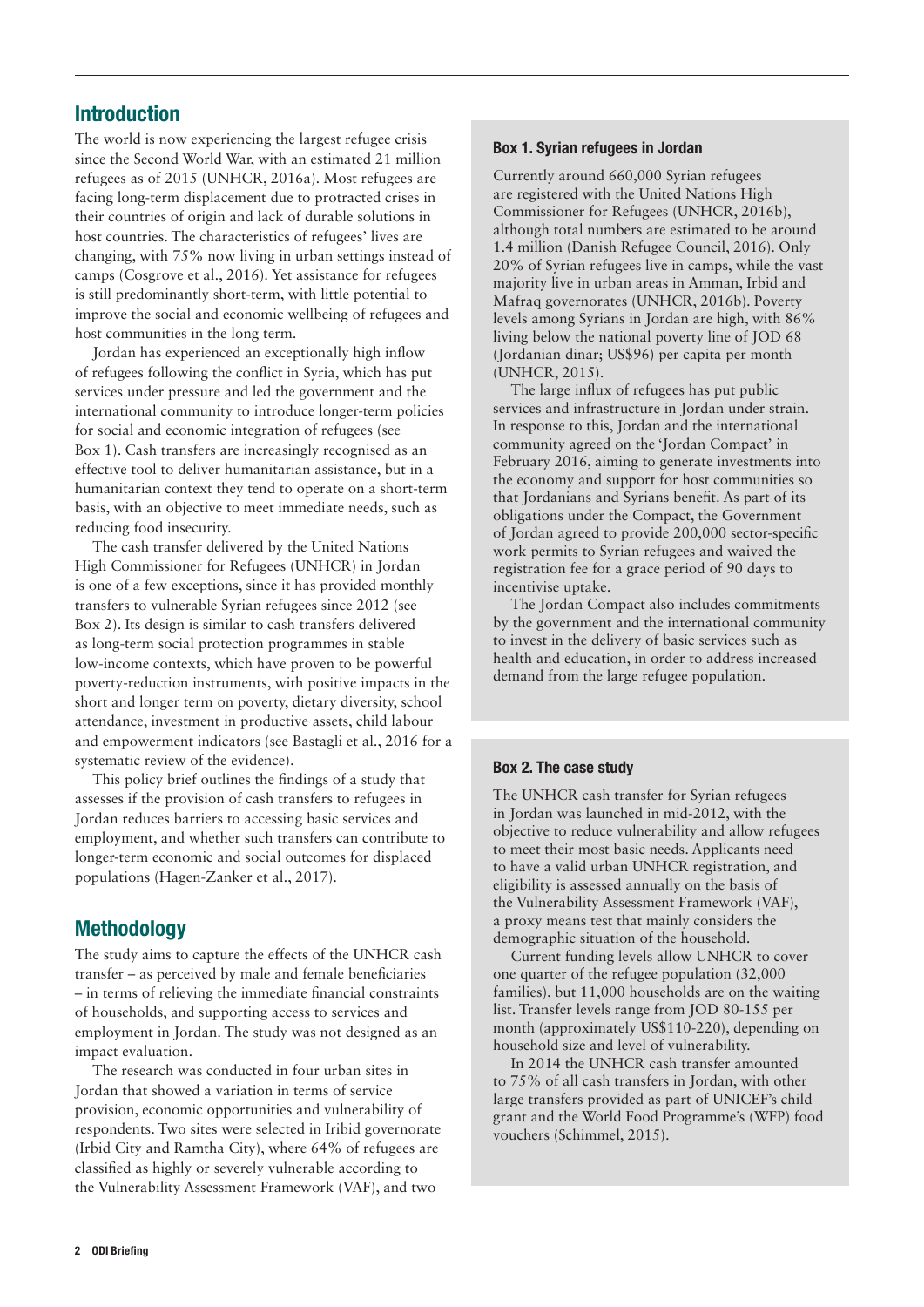#### Figure 1. Research sites



sites in Amman governorate (Abu Alanda and Al Hashmi Al Shamali), where only 30% of refugees are classified as highly or severely vulnerable (UNHCR, 2015) (see Figure 1 for a map of the research sites).

Forty eight semi-structured in-depth interviews (IDIs) were conducted with beneficiary and non-beneficiary Syrian refugees, as well as 12 focus group discussions, to understand their experiences of accessing services and employment in Jordan and the perceived effects of the cash transfer. All findings were disaggregated by sex to analyse gender differentials.

#### Direct effects of the UNHCR cash transfer

Cash transfers have been shown to reduce financial barriers to goods or services, such as medicines, school fees and travel costs (Bastagli et al., 2016), as well as fostering employment and livelihoods by enabling recipients to invest in productive assets or training (Jacobsen and Fratzke, 2016). Cash transfers can also have important effects on gender equality, psychosocial well-being and empowerment (Bastagli et al., 2016; Haushofer and Shapiro, forthcoming). Financial barriers to health and education services vary across countries, and depend on the extent to which public policies support the provision of affordable services for vulnerable groups. To effectively reduce access barriers for refugees in long-term

displacement, assistance needs to move from short-term humanitarian assistance to more reliable types of support.

#### Access to health and education

In Jordan, financial barriers to education and health services are low because both sectors are subsidised by the government. The Government of Jordan extends the right to free schooling from citizens to refugees with financial support from the international community, and Syrian refugees have access to subsidised health care at the same rate as uninsured Jordanians, as long as they register with the Ministry of the Interior (MoI). The requirements for obtaining a MoI card have become stricter in recent years, and refugees who have left the camps illegally are prohibited from registering for a card. Undocumented refugees in urban areas are thus severely restricted in their access to basic services and assistance and are among the most vulnerable groups.

For those who have a MoI card, the remaining cost for accessing schools and healthcare are relatively low. In the case of education, costs linked to transport, school uniforms and pocket money are estimated to be between JOD 20-30 per month per child (US\$28-42, JENA, 2015 cited in UNICEF, 2016). While these costs strain the household budget, male and female respondents did not consider them to be major barriers that prevented parents from enrolling their children in school. Rather, **barriers to**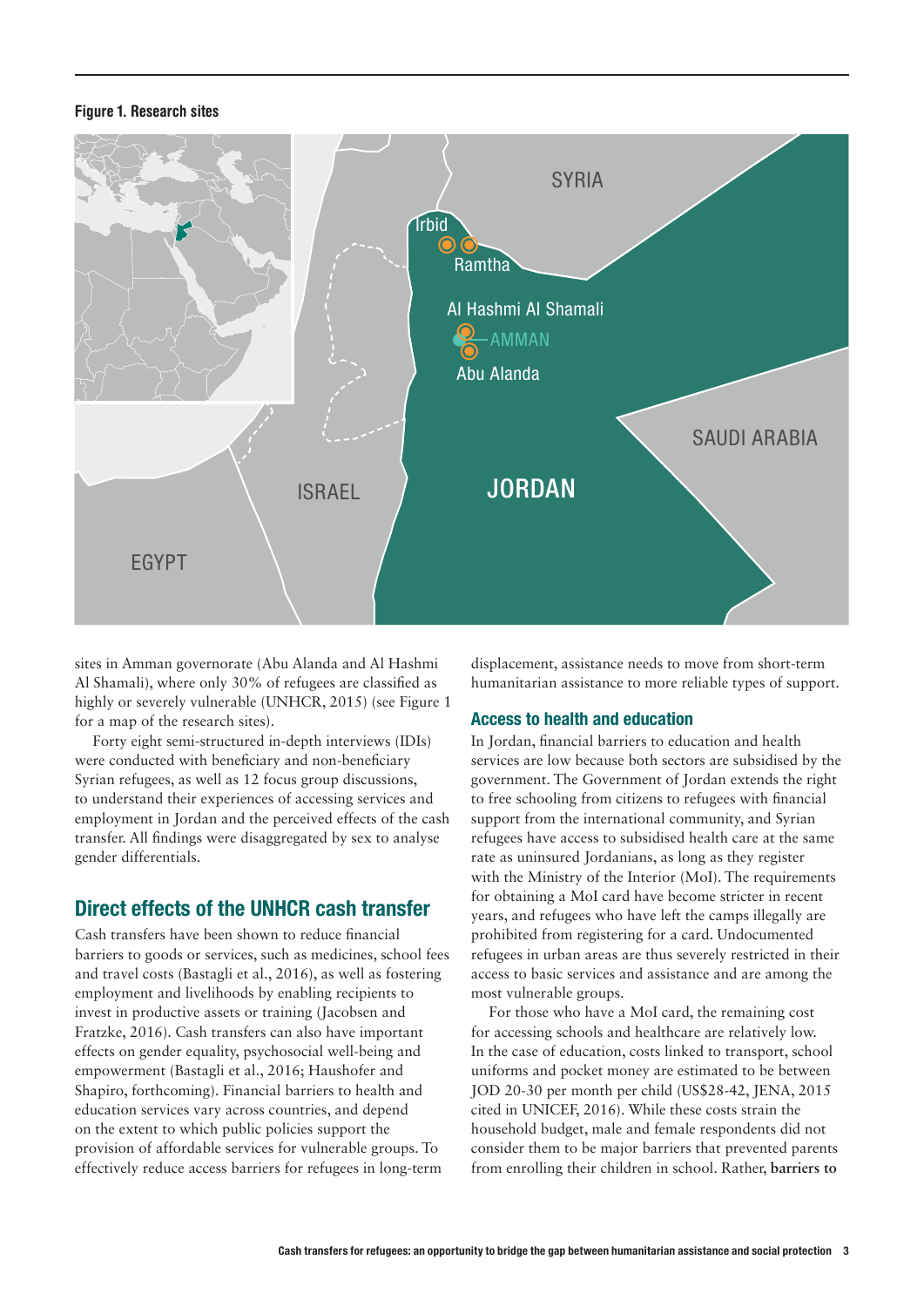**school attendance are mainly non-financial and relate to the timing of school classes for Syrians** – as the government introduced evening shifts to accommodate the high numbers of refugee children. Returning home from school in the dark raises security concerns for many parents, particularly those with daughters. And in the context of heightened social tensions, the clear segregation of Jordanian and Syrian children across the different school shifts exposes boys to verbal and physical harassment, since attending the evening school makes them easily identifiable as refugees. This highlights the importance of incorporating social cohesion objectives in refugee policies and programmes that aim at fostering integration between refugees and the local population.

When it comes to health services, refugees carefully weigh the opportunity cost of attending different types of services. Consultations at government-run services might be cheaper, but are more time-intensive than private providers, due to long waiting times. Depending on the seriousness of the ailment, households might decide to self-medicate and go straight to a pharmacy. Additionally, public services lack sufficient free medication, which means that patients have to purchase it from pharmacies at their own cost anyway – which together with transport costs to more sparsely located public facilities can off-set the benefit of subsidised treatment. **The UNHCR cash transfer therefore alleviates some of the financial costs of accessing healthcare – whether it be private or public – but on the whole is not decisive to accessing health treatment**. The transfer enables some beneficiaries to partially cover the costs or to secure a loan.

*'The transfer may help with health issues, a bit that is, better than nothing. At least it is guaranteed every month, so I can borrow in advance against it, and can pay back so people would accept to lend me again.'* 

(Female beneficiary, IDI16, Abu Alanda)

#### Access to employment

Critical to ensuring economic integration of the long-term displaced is access to paid work (World Bank, 2016). In terms of employment, Syrian refugees in Jordan face challenges that relate to the general condition of the labour market, as well as refugee-specific work policies. Even before the arrival of Syrian refugees, Jordan's labour market was under pressure with high levels of unemployment and informal employment, as well as dependency on low-wage and foreign labour (International Labour Organization, 2015; Stave and Hillesund, 2015). In Jordan, Syrian refugees lack understanding of current work permit policies, face sectoral restrictions for formal employment, and lack opportunities for regular well-paid and safe work. Employers are also often reluctant to employ Syrian workers formally, since this requires them to make social security contributions. In fact, 99% of

Syrians work informally in highly vulnerable conditions with little protection from exploitation by their employers and low, erratic salaries (ILO, 2015). From our discussions with both male and female respondents, it was also clear that women face gender-specific barriers, such that their involvement in the labour market is considered either inappropriate because of gender-related norms or incompatible with their care duties at home.

Prior to 2016, Syrians did not have the right to work in Jordan, although similar to other foreign nationals they could apply for a work permit in specific sectors subject to nationality quotas (Bellamy et al., 2016). The Jordan Compact has now opened a route to legal employment, with a pledge for jobs for Syrians in Special Economic Zones as well as the right to work permits tied to employers in specific sectors (including services and agriculture).

However, despite these efforts to facilitate employment, uptake of work permits among Syrians is low, with most refugee households undertaking informal work instead. Of the study respondents, only a handful indicated that they or one of their family members had a work permit, whereas many said that they were working informally. **Barriers to formal employment relate to misperceptions about work permits, as well as restrictive policies.** The limitation of work permits to specific sectors was also a disincentive among respondents, since in many cases the eligible sectors do not match the skill set of refugees. Existing work opportunities refugees have access to tend to be erratic and unreliable and beneficiaries were afraid of jeopardising their eligibility for the monthly UNHCR transfer if they took on work - even though eligibility for the UNHCR cash transfer is not tied to employment status.

#### Access to secure shelter

**The most significant direct effect of the UNHCR cash transfer is that it allows refugees to secure housing.** This is consistent across male and female respondents. The majority of Syrian refugees in Jordan live outside of camps, in urban areas with relatively high living costs and limited opportunities to generate income. These conditions put households under immense financial pressure, with 85% of families considered to have too little income to meet their basic needs (CARE, 2015).

The single highest expenditure for refugees is rent, which among respondents was on average JOD 135 (US\$190) per month, ranging from JOD 70 to 210 (US\$ 100-296) depending on location and type of accommodation. Utility bills add an extra JOD 10-30 (US\$14-42) every month to household expenditures. A highly competitive housing market puts tenants who are unable to pay the rent under threat of eviction, and results in as many as 40% of Syrians moving at least three times in one year (Norwegian Refugee Council, 2015). This constant displacement can have negative impacts on the ability of refugees to retain documentation and maintain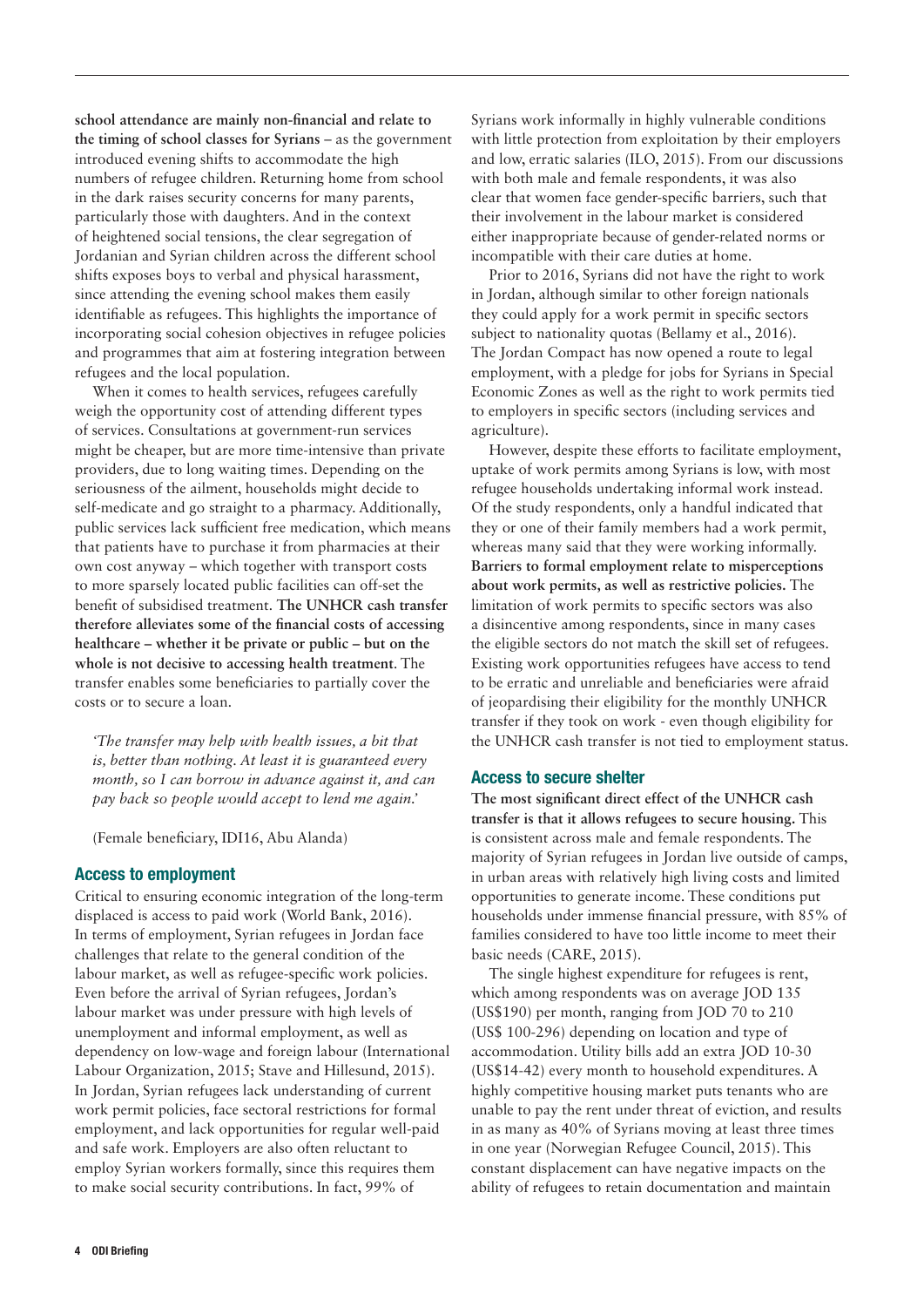

Figure 2. Housing and school expenditure for a family with two adults and three school-aged children versus transfer size

access to local public services, and can increase intrahousehold tensions and violence (ibid.).

Figure 2 highlights how housing and schooling expenditures alone exceed the maximum UNHCR transfer amount of JOD 155 (US\$220).<sup>1</sup> This highlights the critical role the transfer plays in covering rent, which is possible due to other support received, such as the WFP's food vouchers which cover basic food expenditures. Having safe and adequate shelter is critical for the wellbeing of refugee families facing high levels of income poverty, and cash assistance plays an important role here. **The cash transfer's contribution to a basic, recurrent expenditure such as rent highlights that adequate assistance for long-term displaced refugees has to move from erratic, short-term humanitarian programmes to reliable forms of support.** 

#### Indirect effects of the cash transfer

We observed two key indirect effects of the cash transfer in this study. First, being able to pay rent has a positive impact on mental wellbeing of many recipients, for both men and women. Studies on cash transfers have shown that this type of social protection instrument can improve mental health and reduce stress and symptoms of depression (see, for example, Haushofer and Shapiro,

forthcoming). Similarly, UNICEF's (2015: 21) assessment of its child cash grant (CCG) for Syrian refugees reported that 'one of the most notable outcomes of the focus group discussions is the number of participants that felt the CCG had a positive impact on their psychological state as well as that of other family members'.

While our research does not allow us to draw firm conclusions on impact, our data similarly suggests that receipt of **the UNHCR cash transfer is associated with improvements in psychosocial wellbeing amongst some of our respondents.** The majority of respondents considered the impact of the cash transfer to be positive, even if it only allowed them to cover the rent. One third specifically said it had improved their mental wellbeing, and alleviated anxiety and stress in the household relating to their inability to pay their rent.

The regularity and predictability of the monthly UNHCR transfer offers financial security and a reliable income stream to refugees. The ability to plan critical household expenditures on the basis of at least one regular income source could have positive long-term effects on the mental health and human development outcomes of refugees more generally.

*Source: Authors own calculations based on respondents' data. School expenditure was estimated based on JENA, 2015 cited in UNICEF, 2016.* 

<sup>1.</sup> The average amount of cash received by study respondents is JOD 153 (US\$216) per month, with one third of recipients receiving support from UNICEF as well as the UNHCR transfer. This average includes the UNICEF child cash grant of JOD 75 (US\$106), which approximately one third of respondents received. Almost all respondents receive WFP vouchers that can only be used to purchase food.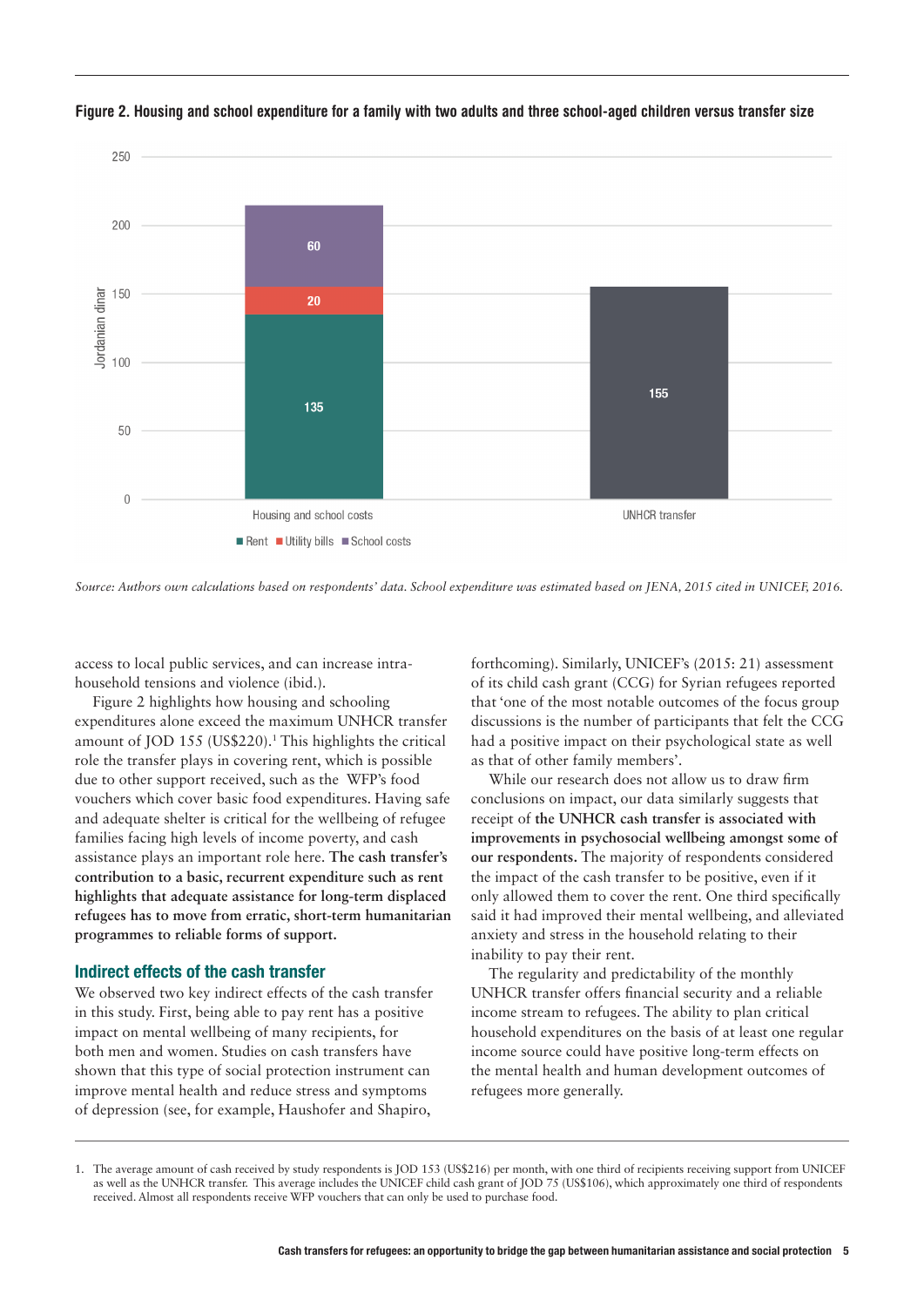*'Receiving the eye bio-metric aid changed our life on all moral and financial aspects, I no longer worry about rent and it eased pressure on the entire family.'* 

(Male beneficiary, Al-Hashimi Al Shamali)

Second, several respondents mentioned that **cash assistance enabled their sons to remain in school instead of needing to work and contribute to household income.**  Child labour is a key source of income for Syrian refugee households, and studies have identified high – and potentially increasing – levels of child labour as a negative coping mechanism (e.g. NRC, 2016). In 2014, the prevalence of child labour was at least 40% for boys aged 12 to 15 years, and as high as 60% by the age of 16 (UNICEF, 2014).

The reasons for sending teenage boys to work are complex, and are a combination of economic need and social acceptance amongst Syrian families of young men contributing to household income. Respondents considered child labour to be less risky than adult labour, since the authorities were perceived to be more lenient towards minors found to be working informally compared to adults.

Despite the complexity of factors leading to child labour, several respondents specifically said that receiving cash support allowed them to keep their boys in school for longer. Among our respondents, the incidence of child labour was lower in beneficiary households than among non-beneficiaries. This effect, again, can only be sustained and deepened if assistance is reliable over a longer-period of time to allow child refugees to continue attending school and avoid shortfalls in human capital accumulation which will have lifelong consequences.

*'Receiving the transfer has affected the continuity of my children in their schools as things became more stable at home given aid rental. It is now easier for them to go to school, in case there was no transfer then I would have to withdraw my son from school to work. Now he works in the summer time to earn and cover his own expenses.'* 

(Male beneficiary, Al Hashmi Al Shamali)

#### Policy implications: how can social protection support refugees?

#### 1. Moving from short-term humanitarian assistance to long-term protection

One of the key determinants of the impact potential of cash transfers is the **regularity and predictability of provision over extended periods of time, which requires securing longer-term funding streams for the programmes.**  Other studies on cash transfers have shown that on the

whole, longer programme participation is associated with stronger wellbeing impacts (Bastagli et al., 2016).

The regularity and timeliness of payments of the UNHCR cash transfer provides people with a sense of security, since they know that the monthly transfer will cover their rent. This sense of security is under constant threat, however, due to short-term and unpredictable humanitarian funding cycles that can cut assistance to UN agencies. In contexts of protracted crisis, cash transfers that aim to deliver reliable support to a highly vulnerable refugee population must move towards longer-term programming, which as a precondition requires more secure funding streams.

#### 2. Integrating assistance for refugees with national social protection systems

Whereas health and education services are mainly provided to refugees through the national system (with financial support from the international community), cash transfers for refugees are delivered through the humanitarian system that sits in parallel to the Jordanian social protection system. There is a lack of transparency around eligibility criteria, which can create social tensions if poor groups in the host community feel refugees are prioritised over them.

**Integrating the two systems could not only address issues around social cohesion and sustainability of programming, but could also be more cost-effective.**  In Turkey, the Emergency Social Safety Net (ESSN) programme – a European Union (EU) funded cash transfer targeted at Syrians – while externally funded, builds upon the existing architecture and expertise of the Turkish Ministry of Family and Social Policy (European Commission, 2016), and has the potential to merge with the national system in the future. Factors to consider for replicating this approach include political feasibility of a potentially highly contested approach, as well as financing options. Mechanisms that have allowed the establishment of more harmonised social protection systems in developing countries should be considered, such as multidonor trust funds that allow a greater focus on longer-term developmental impacts of social protection (World Bank, 2016).

#### 3. The importance of complementary policies

Jordan offers heavily subsidised basic services for refugees. Cash assistance can thus be used by refugees to cover household expenditures that are critical for their wellbeing, such as secure housing. Complementarity with other types of assistance, such as UNICEF's child grant or WFP food vouchers, also enable recipients to designate their UNHCR transfer towards rent.

When it comes to employment, however, the transfer and the policy environment are at odds. Barriers to accessing work permits relate to misinformation, bureaucratic obstacles, and limitations regarding the sectors that refugees can work in. All of this needs to be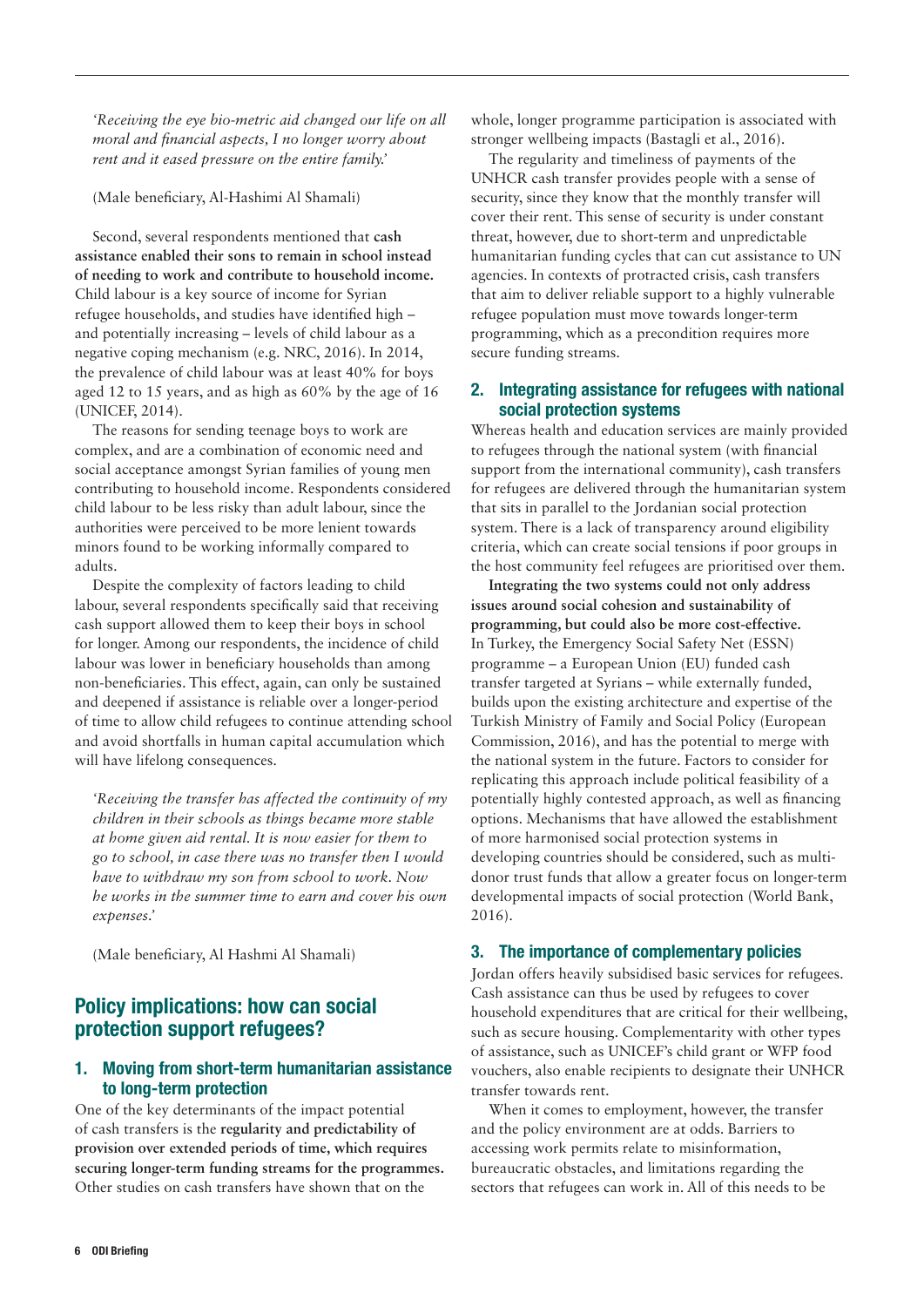understood through a wider political economy lens, as restrictive work policies often respond to the fear of voters in host communities that refugees will provide cheaper labour and take jobs. Putting in place **policy frameworks that aim to enable social and economic integration of** 

**refugees, such as the Jordan Compact**, can shift this perspective, so that the refugee crisis is turned into an economic opportunity for both the host country as well as for refugees themselves.

# **References**

- Bastagli, F.; Hagen-Zanker, J.; Harman, L.; Barca, V.; Sturge, G. and Schmidt, T. (2016) Cash transfers: what does the evidence say? A rigorous review of programme impact and the role of design and implementation features. London: ODI.
- Bellamy, C.; Haysom, S.; Wake, C. and Barbelet, V. (2016) The lives and livelihoods of Syrian Refugees: a study of refugee perspectives and their institutional environment in Turkey and Jordan. London: HPG.
- CARE (2015) Five years into exile: the challenges faced by Syrian refugees outside camps in Jordan and how they and their host communities are coping. Amman: Care Jordan.
- Cosgrove, J., Crawford, N. and Mosel, I. (2016) '10 things to know about refugees and displacement', ODI Briefing Paper, December 2016. London: ODI.
- DRC (2016) Summary of regional migration trends: Middle East. Copenhagen: Danish Refugee Council.
- European Commission (2016) Questions and answers: support for refugees in Turkey through the Emergency Social Safety Net (ESSN) http://europa.eu/rapid/press-release\_MEMO-16-2989\_en.htm.
- Hagen-Zanker, J.; Ulrichs, M.; Holmes, R. and Nimeh, Z. (2017) Cash transfers for refugees: the economic and social effects of a programme in Jordan. London: Overseas Development Institute and Aya Consultancy.
- Haushofer, J. and Shapiro, J. (forthcoming) 'The short-term impact of unconditional cash transfers to the poor: evidence from Kenya', Quarterly Journal of Economics.
- ILO (2015) 'Work permits for Syrian refugees in Jordan'. Beirut: International Labour Organization, Regional Office for Arab States.
- Jacobsen, K. and Fratzke, S. (2016) Building livelihoods opportunities for refugees populations. Washington, DC: Migration Policy Institute.
- NRC (2016) Drivers of despair: refugee protection failures in Jordan and Lebanon. Oslo: Norwegian Research Council. NRC (2015) 'In search of a home: access to adequate housing in Jordan', June 2015. Amman: NRC.
- Stave, S. and Hillesund, S. (2015) Impact of Syrian refugees on the Jordanian labour market. Lebanon: Regional Office for the Arab States, ILO.
- Schimmel, V. (2015) 'UNHCR cash programming in emergencies: implementation and coordination experience during the Syrian refugee response in Jordan', Field Exchange 48, November. Oxford: Emergency Nutrition Network, http:// www.ennonline.net/fex/48/unhcrcash.

UNHCR (2016a) Global trends: forced displacement in 2015. Geneva: United Nations High Commissioner for Refugees.

UNHCR (2016b) 'Syria regional refugee response'. Geneva: UNHCR, [https://data.unhcr.org/syrianrefugees/country.](http://data.unhcr.org/syrianrefugees/regional.php) [php?id=107.](http://data.unhcr.org/syrianrefugees/regional.php)

- UNICEF (2016) Running on empty: the situation of Syrian children in host communities in Jordan. New York: UNICEF UNHCR (2015) Vulnerability assessment framework baseline survey. Amman: UNHCR Jordan.
- UNICEF (2015) A Window of hope: UNICEF child cash grant programme in Jordan. New York: UNICEF.
- UNICEF (2014) Syrian refugees staying in informal tented settlements in Jordan. New York: UNICEF.
- World Bank (2016) Forcibly displaced: toward a development approach supporting refugees, the internally displaced and their hosts. Washington, DC: World Bank.